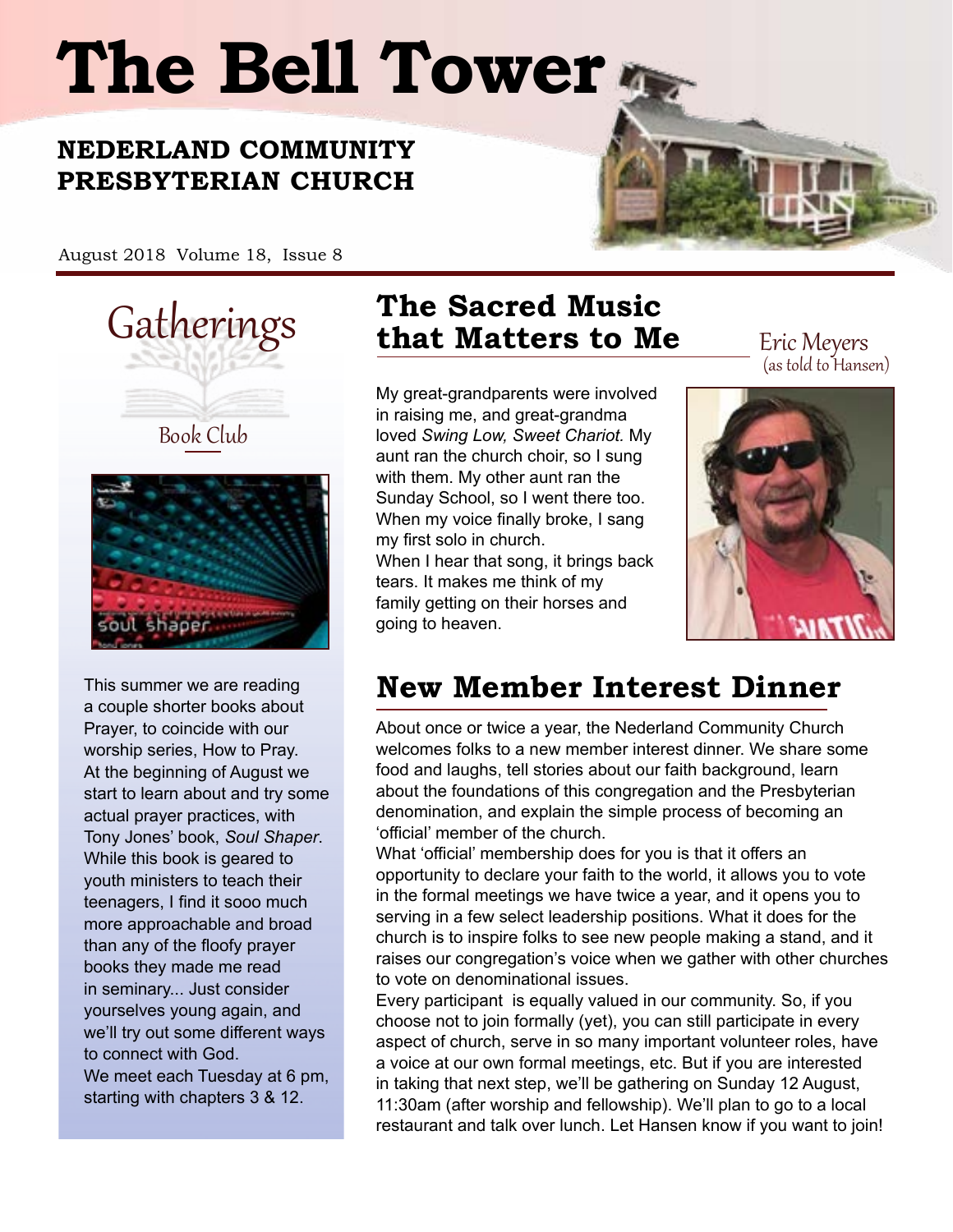# **NCPC Online - ICYMI**

 *The most popular social media post in July was… The first sermon in the new worship series,* 

*[How to Pray: What Is It?](https://www.youtube.com/watch?v=ovXpPsG_KM8&t=18s) You might also want to see our fabulous Guest Musician, Sara Emmitt.* 



Her Word in Song, **Butterfly**, was so wonderful and fit so well for the service on *How to Pray: Help.* 

You can see it all on our church Facebook page (www. facebook.com/nederlandcpc) or Hansen's YouTube channel (www.youtube.com/hansenwendlandt), or linked from our website (www.nederlandcpc.org), under Worship.

When you interact with our online content, that has a way of spreading the good news with our community, which makes you a modern media-vangelist!

# **Vacation Bible School** Sierra Tomlinson, 10 yrs old

"In VBS this week, we are learning how God is changing everything—our hearts, our identity, our purpose, and our community. We start out with some energizers. [editor, an 'energizer' is a silly dance, also called 'holy motion'.] It is fun to do the energizers like 500 Miles, All-Star, and Pharaoh Pharaoh. We made heart pillows, leather bracelets, sand art, and paracord bracelets. Then we have Bible study. At Bible study we sometimes get to act out the Bible. Then we go outside to play some games. Our teachers are super FUN! They do more fun stuff than any other year. We all really love VBS." Those VBS teachers, by the way, served each afternoon in some mission around town. For two days they helped elderly folks with yardwork and house work; and for two days they repainted our nursery room. Thanks to Highlands Camp for sending us great staff!







#### Men's Group

Men's Group meets this month on 19 August, 4 pm at Salto. This is a simple chance for men of the church to get to know each other better, with or without a beer. Guys of all ages are welcome.

#### Soul Sisters

Soul Sisters (the NCPC women's group) meets on the third Thursday of each month, so that's 16 August, 5 pm at The Branding Iron (formerly Oyster Bar). Come get to know some other ladies, with or without a margarita.



JJust about every Thursday, 9 am, at *The Train Cars*, everyone is invited for coffee and conversation about life, faith, church and everything in between.

### Fellowship Time

Have you been looking for a way to serve at church, but can't make a long term commitment? Arranging the fellowship time after worship is for you! Sign up on the sheet outside the kitchen, or contact BG with any questions (303-748-9172, bbrooksrmn@aol.com).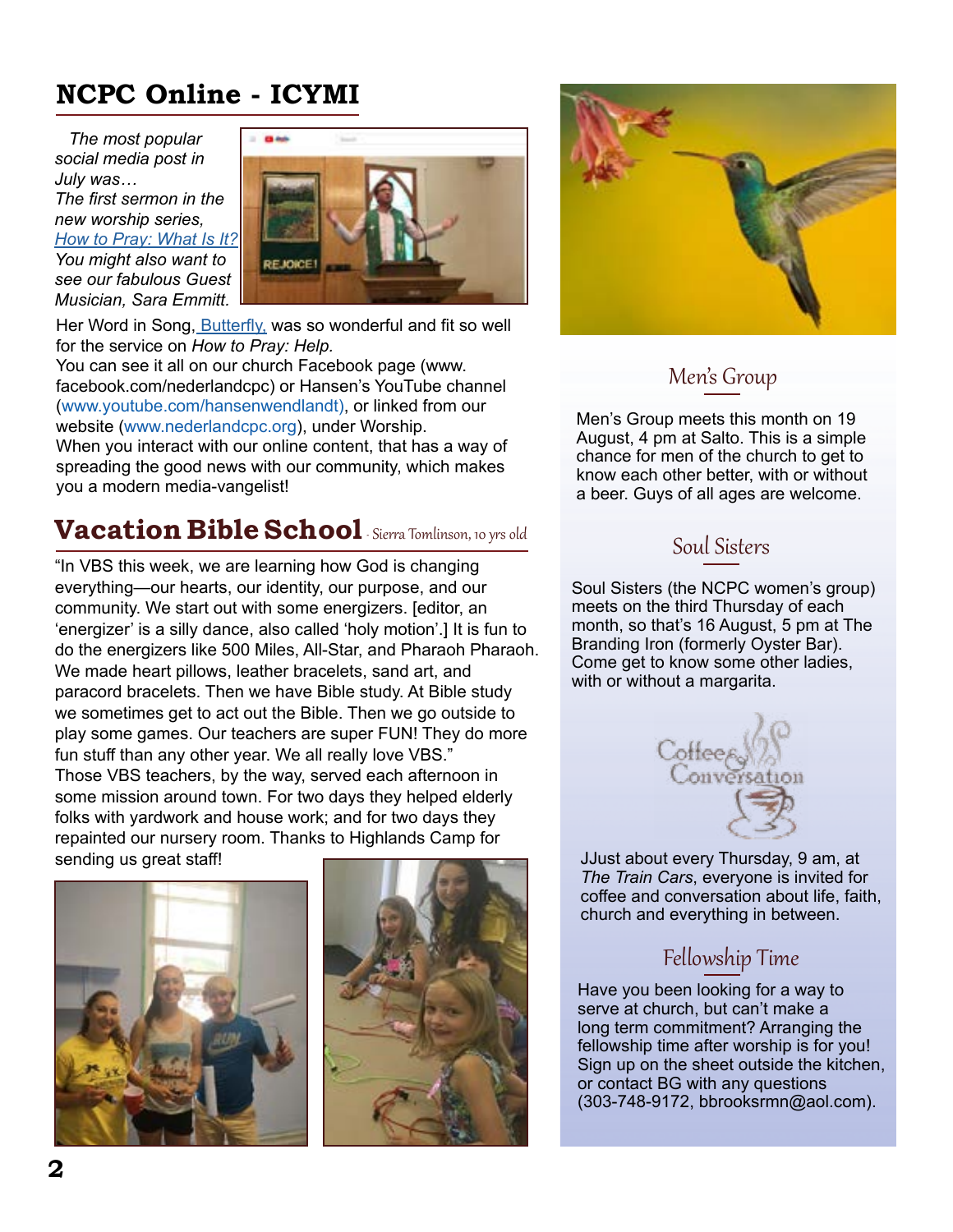## **Ministry to Our Homeless Neighbors**

Our Socks and Sandwiches ministry has served over 90 meals in 7 weeks. Volunteers have been great, not only at food hospitality, but even more so with simply meeting people compassionately. Despite the many social boundaries that separate us, we are breaking down walls and building relationships. As well, our SHARE outreach worker (Summer Homeless Advocate for Homeless Encampments) has made contact with about 60 different homeless campers, and more than a dozen individuals and families have accepted help. We've connected people to transitional housing, assistance with ID and Medicare applications, job opportunities and interview training, transportation to medical and mental health appointments, help with medications and car repairs, addiction support and signing up for WIC, and many referrals to the Boulder County Coordinated Entry system. Real life changes take a lot of work, and we are



glad to be able to support some of our

most vulnerable neighbors.





# **Rocky Mtn. Mission** by Jim Reis, RMM Work Coordinator

 It has been a busy summer for Rocky Mountain Mission (RMM) at NCPC!

 To date RMM has hosted **51** volunteers from **6** churches who came and lived at NCPC while serving in the community over 4 weeks. Another **11** local volunteers from NCPC/community have pitched in one or more times to help with RMM projects. Additionally we had **25** volunteers from West Lafayette High School (IN) volunteer for an afternoon of hard work on 16 July. They teamed up with our RMM group #4 from Ft Calhoun, NE to clean up a squatter trailer in the woods, 150 yards off the road in the Sunnyside neighborhood. The area was a sprawling mess with trash, tires, appliances and a literal ton of construction material that has been there for more than two years. Rocky Mountain Mission had **44 volunteers** come together to accomplish this major clean up in just under 4 hours! I am very proud that RMM was the driving force in our community that made this clean up possible.

 We have also completed our major community projects at Chipeta park. We rebuilt the trail from the pedestrian bridge to the fishing pond, making it ADA accessible for wheelchairs so folks with mobility issues can enjoy the park. Additionally RMM repaired the pedestrian bridge, lined the rim of fishing pond with rock to make the trail safer for wheel chairs, and put in eight benches along the path for people to take a break and enjoy the scenery.

 We have completed **19** other projects that include beautifying the Nederland roundabout and helping many seniors/disabled people. We have returned to help several people a second time and one person four times. We have one week of RMM left to help more seniors in the community and build a wheel chair ramp for a church member.

 Your support of our Little Brown Church has made it possible for the amazing amount of GOOD work we have done to help people the community this summer. Thank You and God Bless!